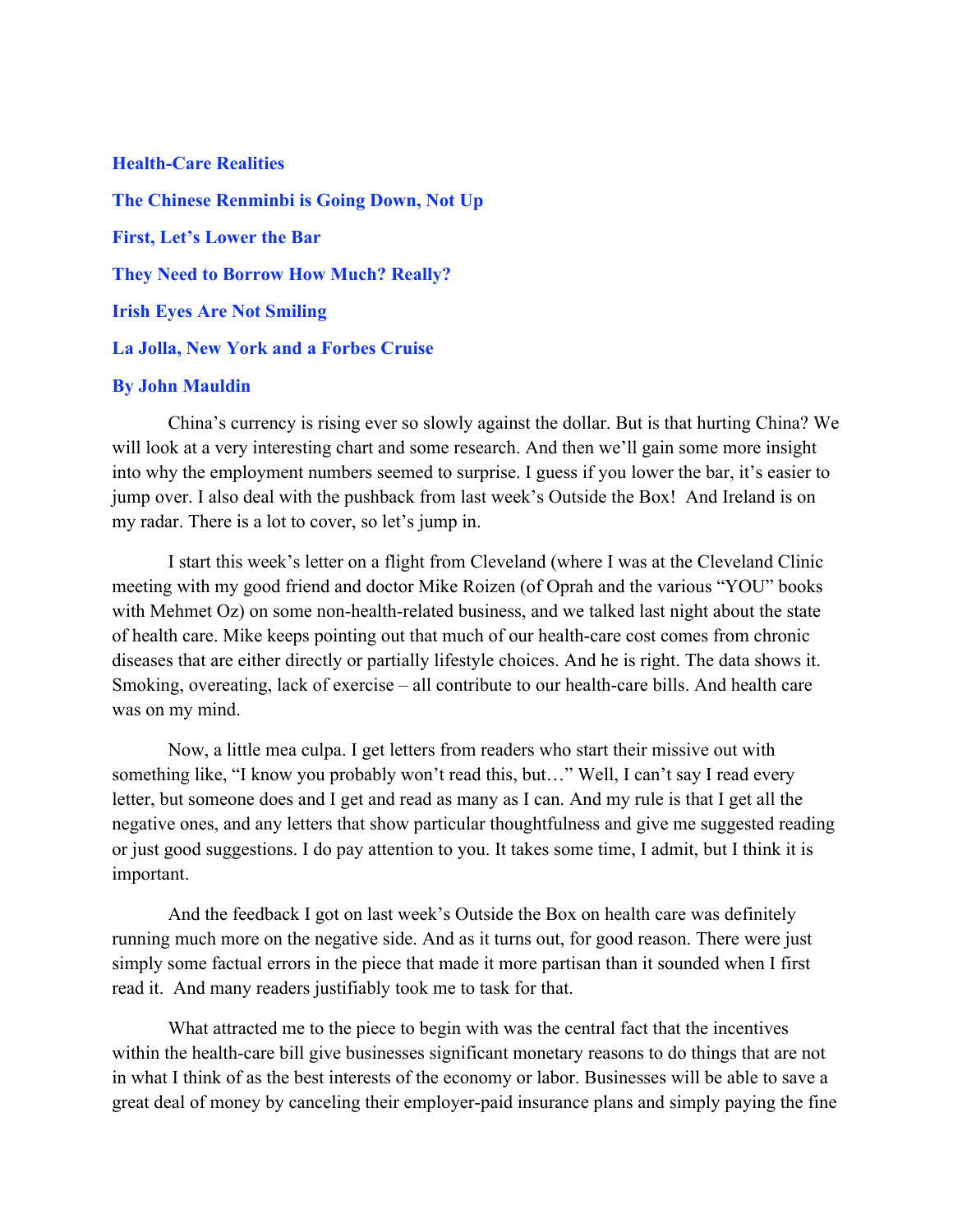and offering their employees some kind of cash payment to buy managed-care programs. Go to Friday's *USA Today.* Read the story on Medicare-managed health care, about the shortage of specialty doctors and the denial of benefits that I think of as routine in my more or less plainvanilla health insurance plan. I don't think people are going to be happy.

Second, there is the incentive to hire part-time employees over full-time, and thereby not have to provide insurance. This is already an issue I see every week with my own kids, as getting full-time jobs even in relatively OK Texas is an issue. As a nation, we are already witnessing a disconcerting and still-rising level of part-time employment. Do we really want to encourage more of that?

If there is one thing we know in economics (and there are admittedly distressingly few of them), it is that people respond to incentives, whether intended or unintended. I don't think the writers of the health-care bill intended to increase part-time employees, keep payrolls under 50 employees, or encourage businesses to dump their health insurance or move to outsourcing, etc. But if you are a business person facing budget and sales shortfalls, rising prices, and fierce competition (is there any other kind?), saving \$2-3,000 per employee is going to be tempting. When two part-time employees cost \$3-6000 a year less than one full-time? What do you choose when the boss is breathing down your neck about expenses? The recent employment data tells me that already businesses are opting for more part-time workers. It doesn't work for every business, but it will for a lot of them. I hope that is not going to be the case, but I want policies that encourage and reward good corporate behavior.

For many people who read the letter, the factual errors obscured the main points. Frankly, I understand. I often have that reaction in reading other material myself. But Outside the Box is not "other material." I put this out there, and with the core standards we have in place, I should not have been as tone deaf. I WILL be better. And in a few weeks, we will have a new website with reader forums and feedback (targeting December – this is a major project and they always take more time than I would like).

Two things I did take away from the feedback. First, most of my readers are amazingly civil in an era where simple civility on the internet is not the norm. And second, this is an extremely emotional issue. Most of us have stories about people who have been hurt by not having access to health care. And it is a lot more complex, with more moving parts, than any issue we face as a nation.

I spent some time with Newt Gingrich this Wednesday. He seems to me surprisingly upbeat about the potential for solutions to the health-care issue. He points out that there are some amazing medical advances just around the corner. A cure for Alzheimer's would save, according to Newt, about \$20 trillion over the coming decades. Cancer? Heart disease? My friend Pat Cox suggests we are on the edge of a tsunami of medical breakthroughs.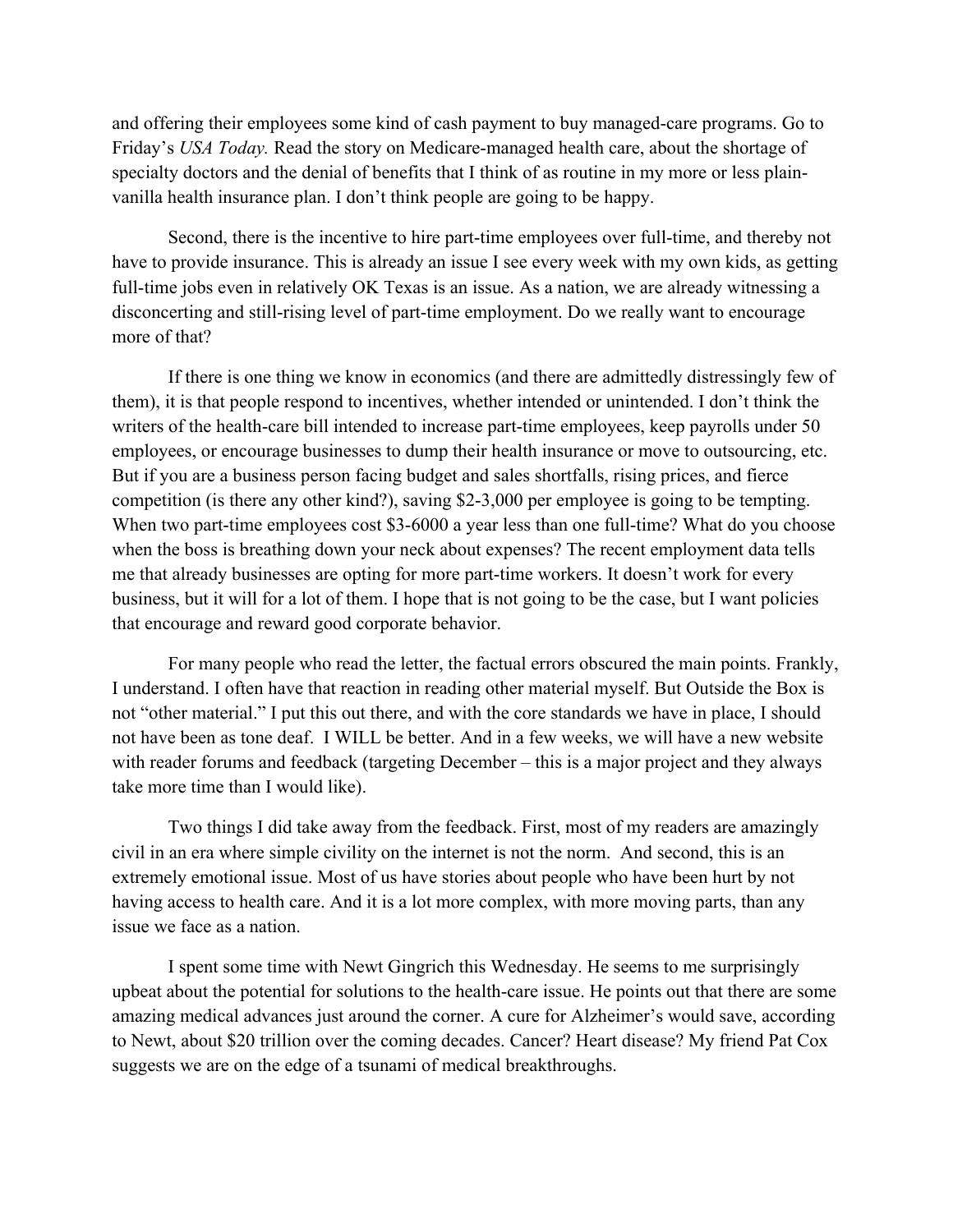But we have been seemingly on the edge for a long time. As I wrote a few weeks ago:

Let's look down the road. I think we will at best be in a Muddle Through Economy for the next two years. Unemployment is going to be above 8%, best-case, in 2012. If the Bush tax cuts are not extended, in my opinion it is almost a lock that we go into recession next year, unemployment goes to 12%, and underemployment gets even worse. That is not a good climate for Obama and the Democrats in 2012. It is especially bad when you look at the number of Democratic Senate seats up for re-election that are in conservative states. The Republicans could take a serious majority in the Senate.

And then what? Right now Republicans are running on promises that they will not cut Medicare and Social Security, but are going to reduce spending and get us closer to a balanced budget. But everyone knows that the only way to get the budget into some reasonable semblance of balance will be to either cut Medicare benefits or increase taxes."

There are only the two options. Yes, you can reform medical care, and I think much of Obamacare should certainly be repealed, but that does not get us anywhere close to dealing with the real issue, and that's a fact. There are tens of trillions in unfunded liabilities in our future, which must be dealt with.

Let me be very clear on this. I am not really worried about the supposed \$75 trillion in unfunded Medicare liabilities in our future. That is an impossible number. If something can't happen it won't happen. Long before we get to that apocalypse, we find a bond market that simply refuses to fund US debt at anywhere near an affordable cost. Crisis and chaos will ensue.

# *People only accept change when they are faced with necessity, and only recognize necessity when a crisis is upon them.*

# *- Jean Monnet*

The simple reality is that if We the People of the US want Medicare, in even a reformed and more efficient manner, we must find a way to pay for it. It will not be cheap. Raising income taxes on the "rich" is not enough. You have to go back and raise income taxes on the middle class, too. Oh, wait, that will be a drag on the economy and consumer spending. And in any event it will not be enough.

The only real way to pay for those benefits will be a value-added tax, or VAT. And while it could be introduced gradually, let there be no mistake that it will be a drag on economic growth. Government spending does not have a multiplier effect on the economy. It is at best neutral. What creates growth is private investment, increases in productivity, and increases in population. That's it. Tax increases have a negative multiplier.

A significant VAT along with our current income taxes will give us an economy that looks more like the slow-growth, high-unemployment world of Europe. Can we figure out how to deal with that? Sure. But it is not growth-neutral.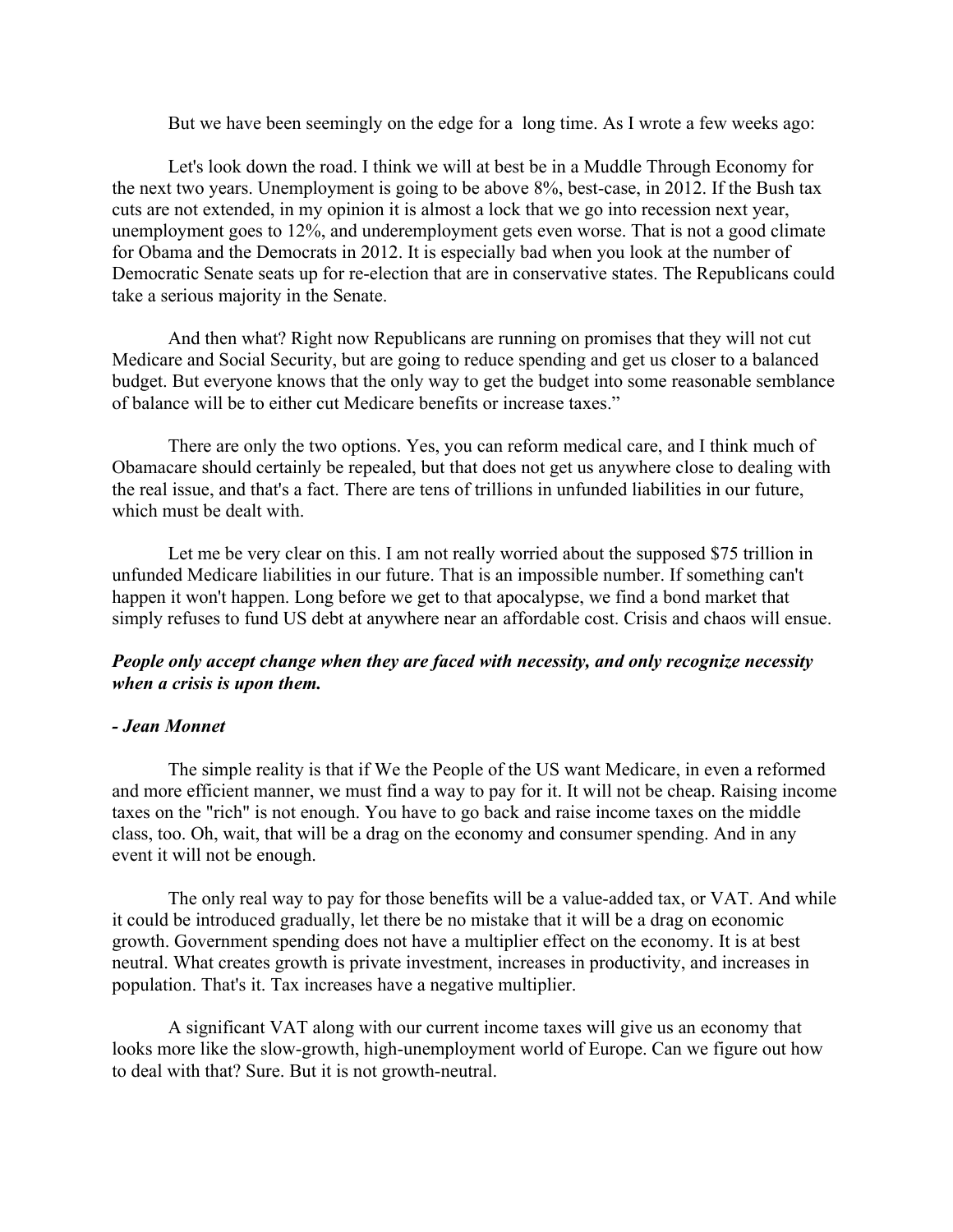Republicans in 2013 will be like the dog that caught the car. What do you do with it? The last time they (embarrassingly, *we)* really screwed it up. The defining political question of this decade will not be Iraq or Afghanistan, or the environment or any of a host of other problems. The single most important question will be what do you do with Medicare? Cut it or fund it? Reform it for sure, but reform is not enough to pay for the cost increases that will come from an increasingly aging Boomer generation.

There is no free lunch. At some point, Republicans cannot run on "no cuts in Medicare" and "no new taxes" and be honest. At least not this decade. Maybe when we have cured cancer and Alzheimer's and heart disease and the common cold at some future point, medical costs will go down, but in the meantime we have to deal with reality.

You may be able to fool the voters, but you will not be able to fool the bond market. Not dealing with reality will create a very vicious response. Ask Greece.

And that is the national conversation we must have with ourselves. There is a cost to government. There is a cost to extended Medicare benefits. (I am blithely assuming we deal with all the "easy" stuff like Social Security, and make real cuts in other areas.)

Enough on medical issues. Let's jump into the rest of the letter.

### The Chinese Renminbi is Going Down, Not Up

While I was sitting in the trading room of my co-author of *The Endgame,* Jonathan Tepper, last week, we got to talking about the need for the Chinese currency to rise against the dollar, and of late it has been, slowly, accompanied by the moaning and groaning of the Chinese leadership. But has it really gone up? Take a look at the following charts I had the guys at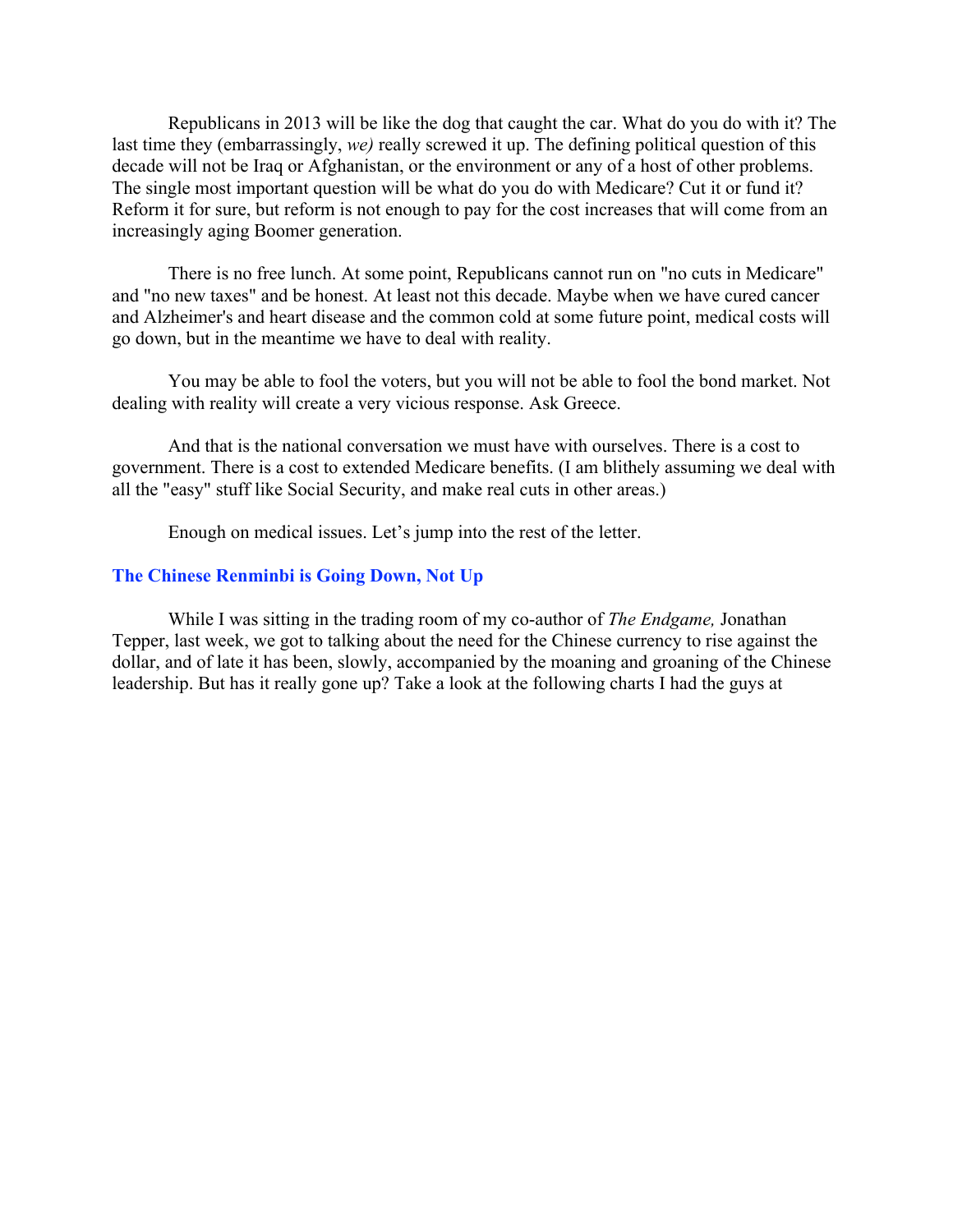Variant Perception make for us.



Notice that of China's main trading partners, the US is the only one against whose currency the yuan has risen over the last three months. If you are in the eurozone, you have seen an almost 4% rise.

Now look at the next chart. We are comparing the Chinese yuan against the dollar and then against the trade-weighted Chinese yuan. Notice that for the last 18 months the tradeweighted yuan has dropped well over 10%! In terms of real trade with China's real trading partners, the yuan has fallen in value! That is extraodinary.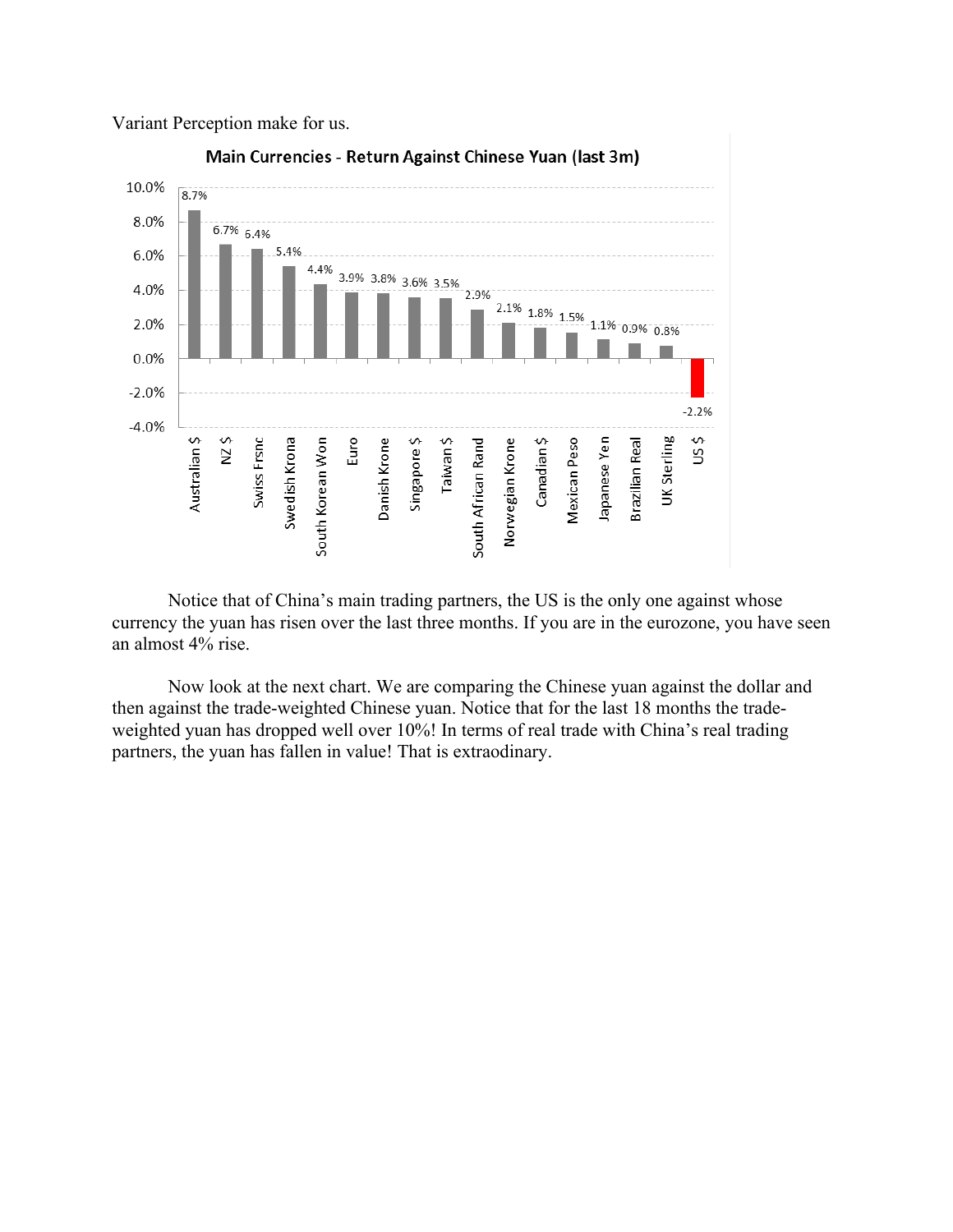

 Expect more calls from around the world for China to allow its currency to rise. And as China has to deal with inflation, it may be in their interest. We will see. But it does make you go "hmmm."

### First, Let's Lower the Bar

I was sitting in London when the employment numbers came out last Friday, and I didn't have time to really get into the data. I did send you Lacy Hunt's quick analysis as to why it was weaker than it appeared, but something else did not seem right. I follow a few people who are pretty good at predicting the employment numbers (like Philippa Dunne of *The Liscio Report).* Most were expecting numbers in the 60,000 range. Most unusual for there to be such a big miss from these guys. I read the press release and saw nothing to raise my eyebrows. And then Alan Abelson in *Barron's* gave us the following, after reciting the headline number:

"Happily, the always astute Stephanie Pomboy of MacroMavens provided a quickie explanation:

" 'The seasonal bar which the payroll data must jump was (inexplicably and dramatically) lowered from prior Octobers.

" 'Thus, in October 2009, the BLS set the bar at 870,000 jobs, similar to the 840,000 it anticipated in October 2008. This year, by contrast, it lowered the bar to 768,000. Mumbo, jumbo, payrolls presented "an upside surprise" of 100,000.'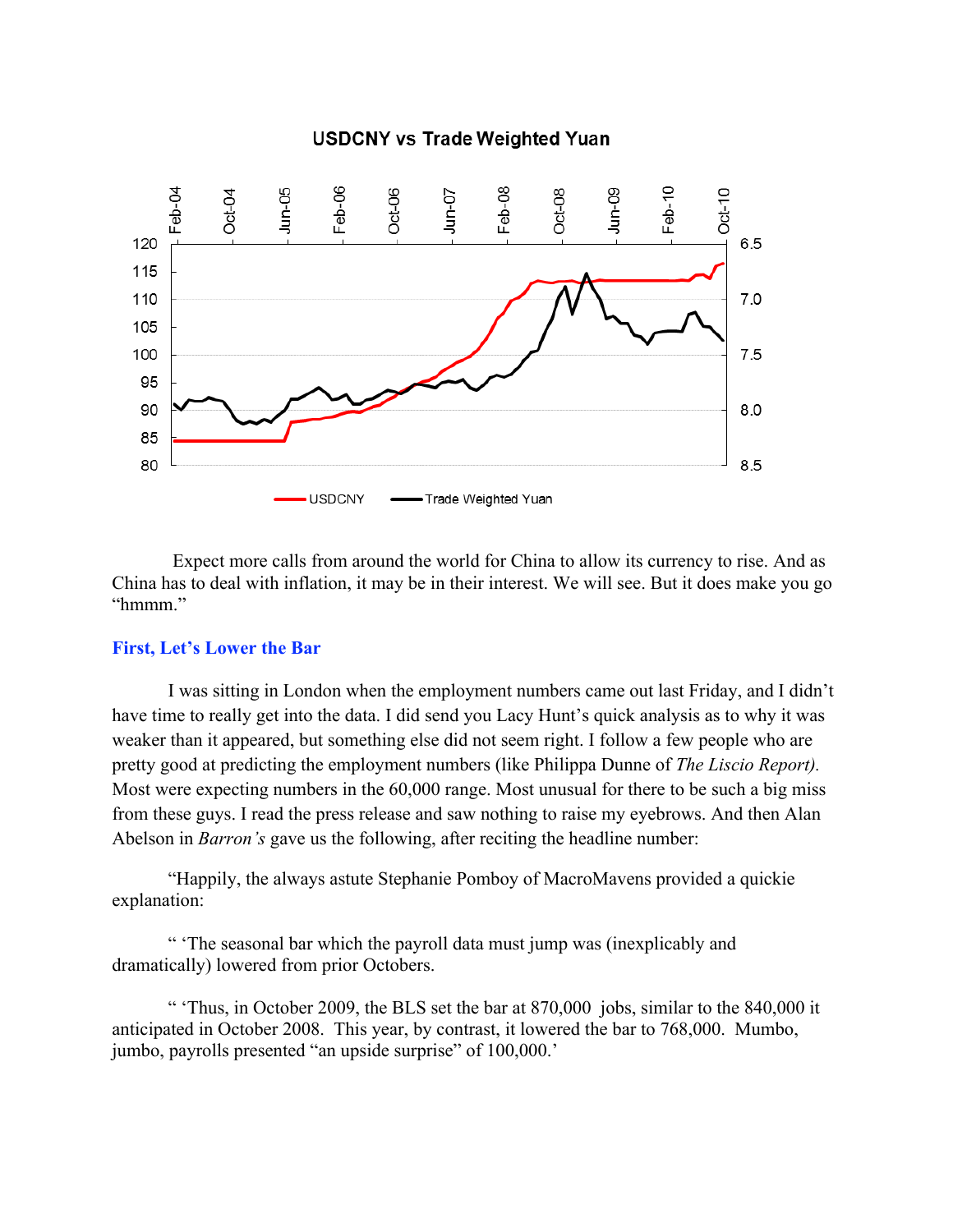"According to John Williams at Shadow Government Statistics, the BLS' fiddling with the figures via what he calls 'seasonal-factor games' actually created 200,000 phantom jobs last month. John cites such finagling as the reason his prediction of an October decline and a rise in the jobless rate was wrong. It also explains why seasonally adjusted payrolls were revised upward by 110,000 in September, including 56,000 in August."

In the opinion of your humble analyst, if they are going to make such changes, they should be announced up-front or noted prominently in the press release. People (foolishly) trade on these numbers and money is made and lost. This is serious stuff.

# They Need to Borrow How Much? Really?

The team over at Recovery Partners sent this note along:

"This week we heard from the IMF that the total borrowing requirements of key governments in 2011 will amount to around \$10.2 trillion. The estimate represents a rise of 7% from 2010 and over 27% of the annual GDP of the developed economies. This rollover profile exposes the vulnerabilities in the maturity composition of Sovereign liability portfolios and the likelihood that most Sovereigns will find it impossible to appropriately de-risk their financial exposures by extending term or otherwise executing an immunization strategy. The bottom line is that unless deficit control and the establishment of debt management performance benchmarks is adopted as a matter of urgency in many economies, it becomes very easy to envision the near term onset of another round of severe financial turbulence."

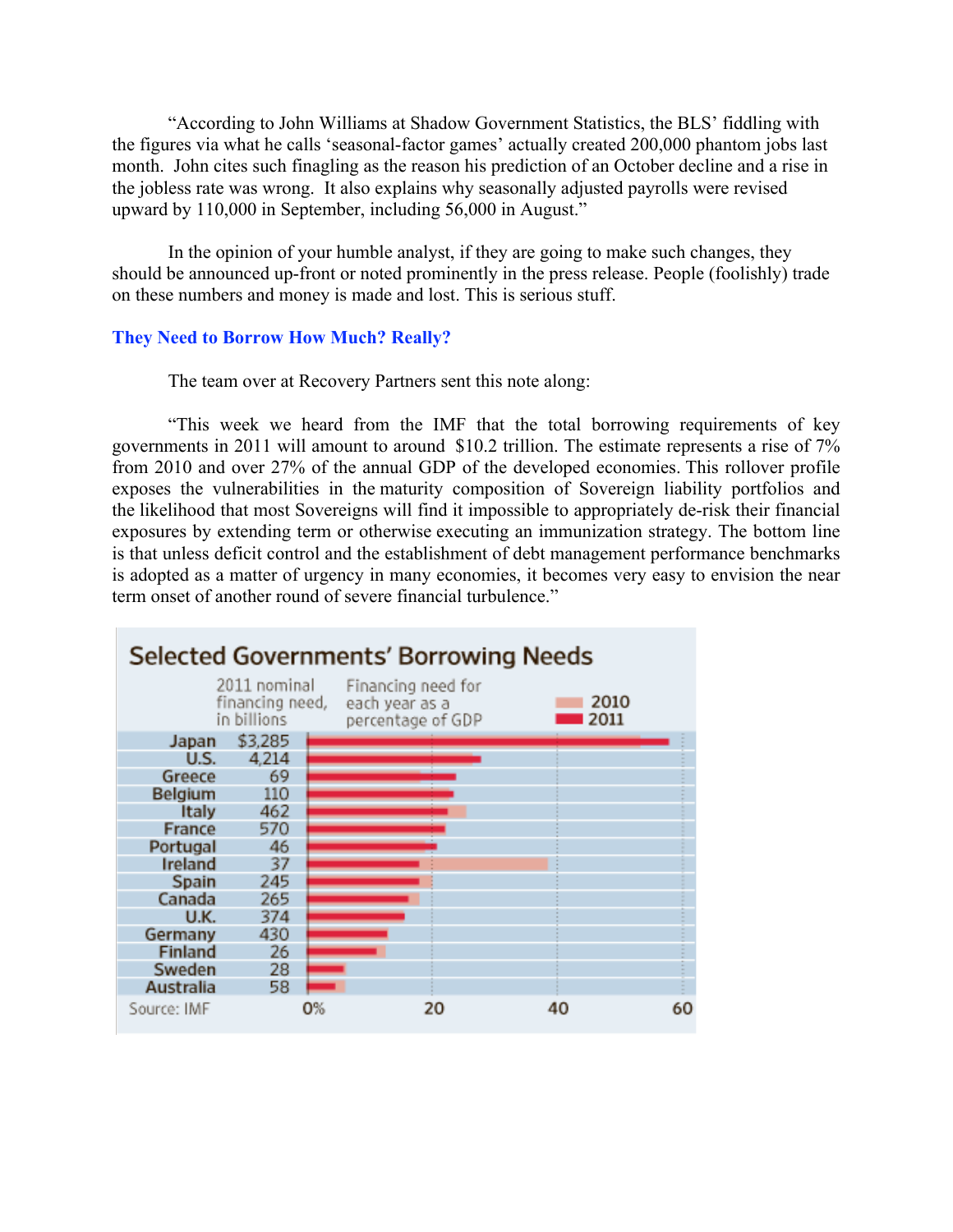That is obviously a lot of money. It is also government borrowing that is crowding out private investment. And as we look over the "pond," the euro is again under pressure. Just when you thought QE2 was going to tank the dollar.

#### Irish Eyes Are Not Smiling

Mother Ireland (Dad said we were once Muldoons before we were kicked out) is having problems. It was only a few years ago that we talked about the Irish Miracle. They had gotten a grip on their fiscal deficits and were even running surpluses. And then came the housing bubble, and their bank problems dwarfed those (relatively) of the US.

Ireland is simply not having a good go of it. They can't seem top catch a break of late – their Irish luck is abandoning them. Let's look at some charts from my favorite slicer and dicer of data, Greg Weldon, which just hit my inbox. After noting the rise in suicides and calls to suicide hotlines due to economic pressures on farmers (who are caught in a drought) and foreclosures, he writes:

"… the Irish Central Bank determined that Ireland's financial institutions needed MORE capital, essentially DOUBLING the cost of the original bailout, and obliterating ANY chance for cutting the Budget Deficit in 2010. In fact, according to "*The Economist",* if we were to include the cost of the financial system bailout, and, consider the decline in GDP … Ireland's Deficit-to-GDP Ratio, already FOUR TIMES the EU's (allegedly) 'hard-ceiling' of 3%, as just under 12% … would EXPLODE, to 32% !!!!

"Subsequently, on October 6th Fitch cut their sovereign debt 'rating' for Ireland, to AA-, from A+, in order to … *'reflect the exceptional and greater-than-expected cost of the nation's bailout of its banking system.'*

"Then note the 'projected' Deficit when we include the government's increasingly large bailout of the country's financial institutions. Irish eyes are no longer smiling … rather, Irish eyes are crying.

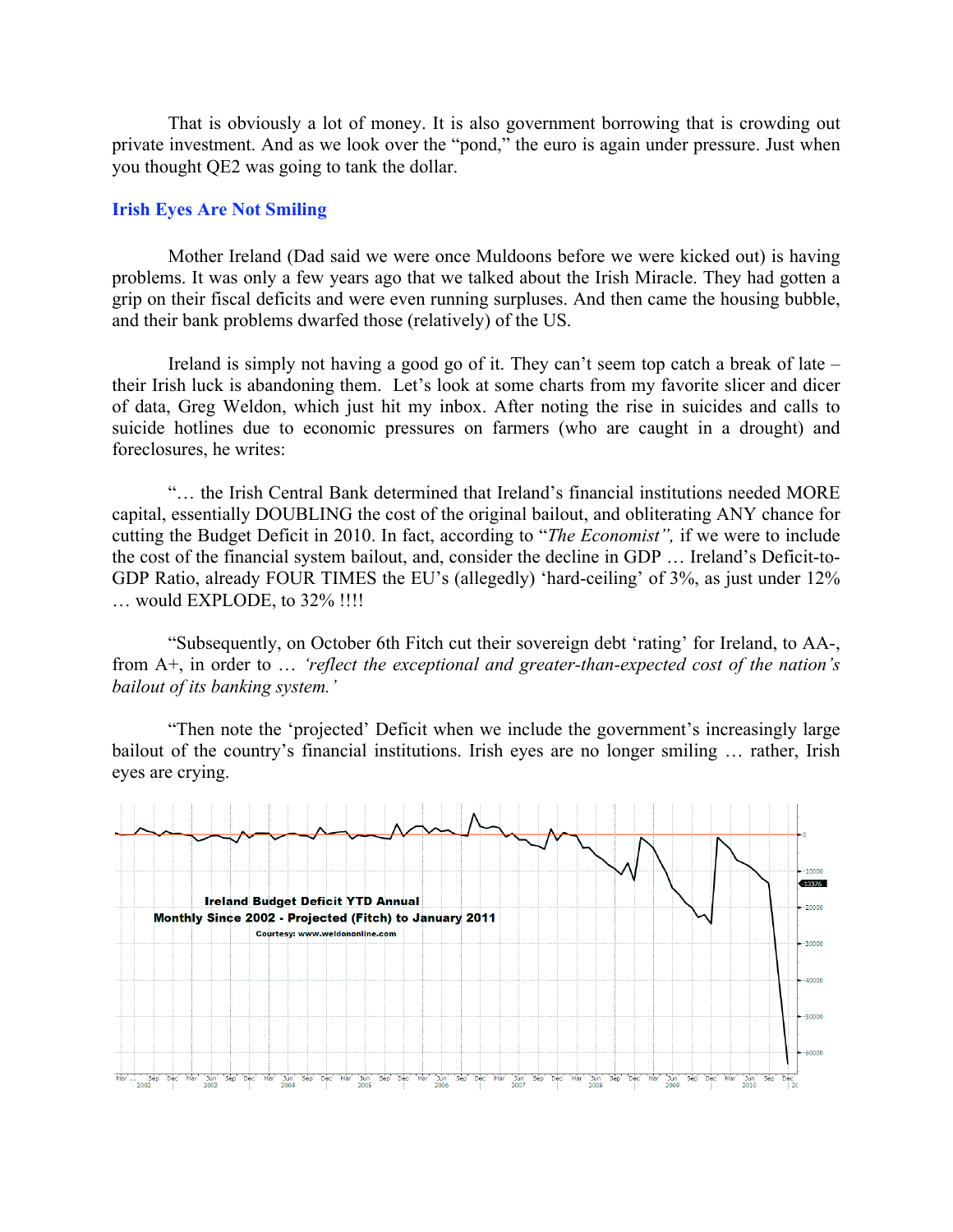"During a debate on Tuesday in the Parliament, Prime Minister Cowen said …

*" '… If this country and this parliament fails to make the necessary adjustments, then we put at risk the funding of the State after July of next year and what will happen then is that we will be faced with a situation where we will only be able to spend EUR 31 billion. The State could not go on spending EUR 50 billion a year, when it was only taking in EUR 31 billion. Being only able to spend EUR 31 billion would involve a serious adjustment in the level of (government) services that could be provided. No responsible government, therefore, could contemplate that approach.'*

*"*Say what … no responsible government could contemplate spending what they take in?? Indeed, herein lies the core of the crisis … to cut spending by the amount needed to 'fix' the fiscal mess that European countries now find themselves facing … would be so dramatic as to cause INTENSE economic PAIN, enough so to drive even more Irish farmers, policemen, realtors, and plumbers … to suicide."

I have been writing for years that much of Europe was in far worse shape than the US, and we are not in a good way. Irish 5-year bonds now cost 8.44%, up from below 4% in August, just three months ago. Ireland is going to have to finance debt of almost 40% of GDP this year and 20% next year. As they roll over that debt, interest-rate costs are going to skyrocket, making those budget cuts even harder.

And the same goes for Greece, Portugal, and Spain. With German Chancellor Angela Merkel having to face elections, she says her goal is to "enforce fiscal discipline in the euro area and avoid putting German taxpayer money on the line in any future bailout." She noted at the G-20 meeting yesterday:

"There may be a conflict here between the interests of the financial world and the interests of politicians… We can't constantly explain to our voters that taxpayers have to be on the hook for certain risks rather than those who make a lot of money taking those risks."

This is not going to be easy. I expect it to end in tears for some of the more troubled countries. It is all so very sad.

# La Jolla, New York and a Forbes Cruise

If it seems like I have been living on planes of late, I guess it's because I have. And in another last-minute trip, Tiffani and I will go to La Jolla to meet with Jon Sundt and the management of Genworth, which has bought Altegris. I am rather enthusiastic about the new arrangement, as it opens up all sorts of possibilities.

Then I am home for a while. Thanksgiving will feature lots of kids and friends, and I am looking forward to it. I really enjoy cooking and the whole feel of the holiday. Then Tiffani and Ryan and I go to LA, where we get on a ship for the Forbes Cruise. I am looking forward to a